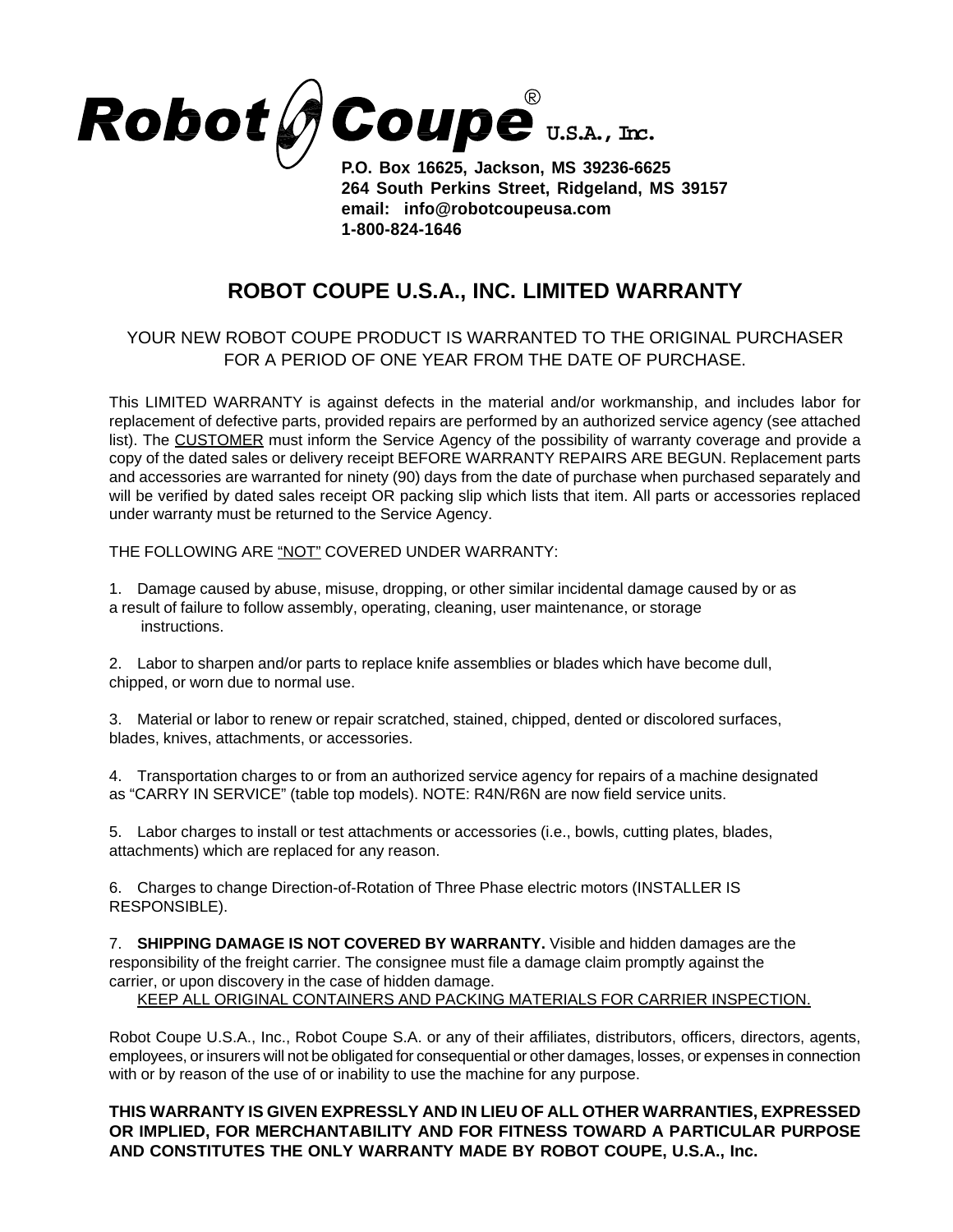Factory Repair model machines must be shipped to the RCUSA Factory at customer expense for warranty repair/ no warranty repair at service agencies Carry In Service model Machines must be shipped or carried to the nearest Robot Coupe USA Authorized Agent at customer expense for warranty repair Field Service model machines Robot Coupe will pay travel charges up to 1 hour and mileage to 60 Miles or 100KM for warranty service or repair both ways All Warranty Repair Service is governed by the terms and conditions Robot Coupe USA One Year Limited Warranty

|                    |                                           |          |                            |                     |         | <b>Power</b>                 |  |
|--------------------|-------------------------------------------|----------|----------------------------|---------------------|---------|------------------------------|--|
| <b>MODEL</b>       | <b>DESCRIPTION</b>                        | Warranty | <b>Level of Coverage</b>   | <b>Power Rating</b> |         | <b>NEMA Plug Requirement</b> |  |
| <b>All Models</b>  | <b>Repair Parts and Extra Accessories</b> | 90 days  | Cost of Item               | N/A                 |         | N/A                          |  |
| <b>Hand Mixers</b> |                                           |          |                            |                     |         |                              |  |
| MMP160VV           | Mini Power Mixer                          | One Year | Factory Repair Only        | 120 Volt 220Watt    | $5-15P$ | 15 Amp 1 Ph.                 |  |
| MMP190VV           | Mini Power Mixer                          | One Year | Factory Repair Only        | 120 Volt 250 Watt   | $5-15P$ | 15 Amp 1 Ph.                 |  |
| MMP190Combi        | Mini Combi Mixer                          | One Year | Factory Repair Only        | 120 Volt 250 Watt   | 5-15P   | 15 Amp 1 Ph.                 |  |
| MMP240VV           | Mini Power Mixer                          | One Year | Factory Repair Only        | 120 Volt 270 Watt   | $5-15P$ | 15 Amp 1 Ph.                 |  |
| MMP240Combi        | Mini Combi Mixer                          | One Year | <b>Factory Repair Only</b> | 120 Volt 270 Watt   | $5-15P$ | 15 Amp 1 Ph.                 |  |
| CMP250VV           | <b>Compact Power Mixer Variable</b>       | One Year | <b>Factory Repair Only</b> | 120 Volt, 3.0 Amp   | $5-15P$ | 15 Amp 1 Ph.                 |  |
| CMP250Combi        | Compact Combi Mixer                       | One Year | Factory Repair Only        | 120Volt, 3.0 Amp    | $5-15P$ | 15 Amp 1 Ph.                 |  |
| <b>CMP 300VV</b>   | <b>Compact Power Mixer Variable</b>       | One Year | <b>Factory Repair Only</b> | 120 Volt, 3.2 amp   | $5-15P$ | 15 Amp 1 Ph.                 |  |
| CMP300Combi        | Compact Combi Mixer                       | One Year | <b>Factory Repair Only</b> | 120 Volt, 3.2 amp   | $5-15P$ | 15 Amp 1 Ph.                 |  |
| <b>CMP 350VV</b>   | <b>Compact Power Mixer Variable</b>       | One Year | <b>Factory Repair Only</b> | 120 Volt, 3.2 amp   | $5-15P$ | 15 Amp 1 Ph.                 |  |
| CMP350Combi        | Compact Combi Mixer                       | One Year | <b>Factory Repair Only</b> | 120 Volt, 3.2 amp   | $5-15P$ | 15 Amp 1 Ph.                 |  |
| CMP400VV           | <b>Compact Power Mixer Variable</b>       | One Year | <b>Factory Repair Only</b> | 120 Volt 380 Watt   | $5-15P$ | 15 Amp 1 Ph.                 |  |
| MP350              | Power Mixer 14 Inch Shaft                 | One Year | Factory Repair Only        | 120 Volt 5.0 Amp    | $5-15P$ | 15 Amp 1 Ph.                 |  |
| <b>MP350VV</b>     | Power Mixer Variable speed/14 inch        | One Year | Factory Repair Only        | 120 Volt 5.0 Amp    | $5-15P$ | 15 Amp 1 Ph.                 |  |
| MP350 Combi        | Power Mixer 14 inch/ Whip/ Variable       | One Year | <b>Factory Repair Only</b> | 120 Volt 5.0 Amp    | $5-15P$ | 15 Amp 1 Ph.                 |  |
| MP450              | Power Mixer 18 Inch Shaft                 | One Year | <b>Factory Repair Only</b> | 120 Volt 5.6 Amp    | $5-15P$ | 15 Amp 1 Ph.                 |  |
| <b>MP450VV</b>     | Power Mixer Variable Speed/ 18 Inch       | One Year | Factory Repair Only        | 120 Volt 5.6 Amp    | $5-15P$ | 15 Amp 1 Ph.                 |  |
| MP450FW            | Food Whip Variable Speed                  | One Year | Factory Repair Only        | 120 Volt 5.6 Amp    | $5-15P$ | 15 Amp 1 Ph.                 |  |
| MP450 Combi        | Power Mixer 18 inch/ Whip/ Variable       | One Year | <b>Factory Repair Only</b> | 120 Volt 5.6 Amp    | $5-15P$ | 15 Amp 1 Ph.                 |  |
| MP550              | Power Mixer 21 Inch Shaft                 | One Year | <b>Factory Repair Only</b> | 120 Volt 6.5 Amp    | $5-15P$ | 15 Amp 1 Ph.                 |  |
| MP600              | Power Mixer 24 Inch Shaft                 | One Year | <b>Factory Repair Only</b> | 120 Volt 920 Watt   | $5-15P$ | 15 Amp 1 Ph.                 |  |
| MP800              | Power Mixer 29" removable shaft           | One Year | <b>Factory Repair Only</b> | 120 Volt 1000 Watt  | $5-15P$ | 15 Amp 1 Ph.                 |  |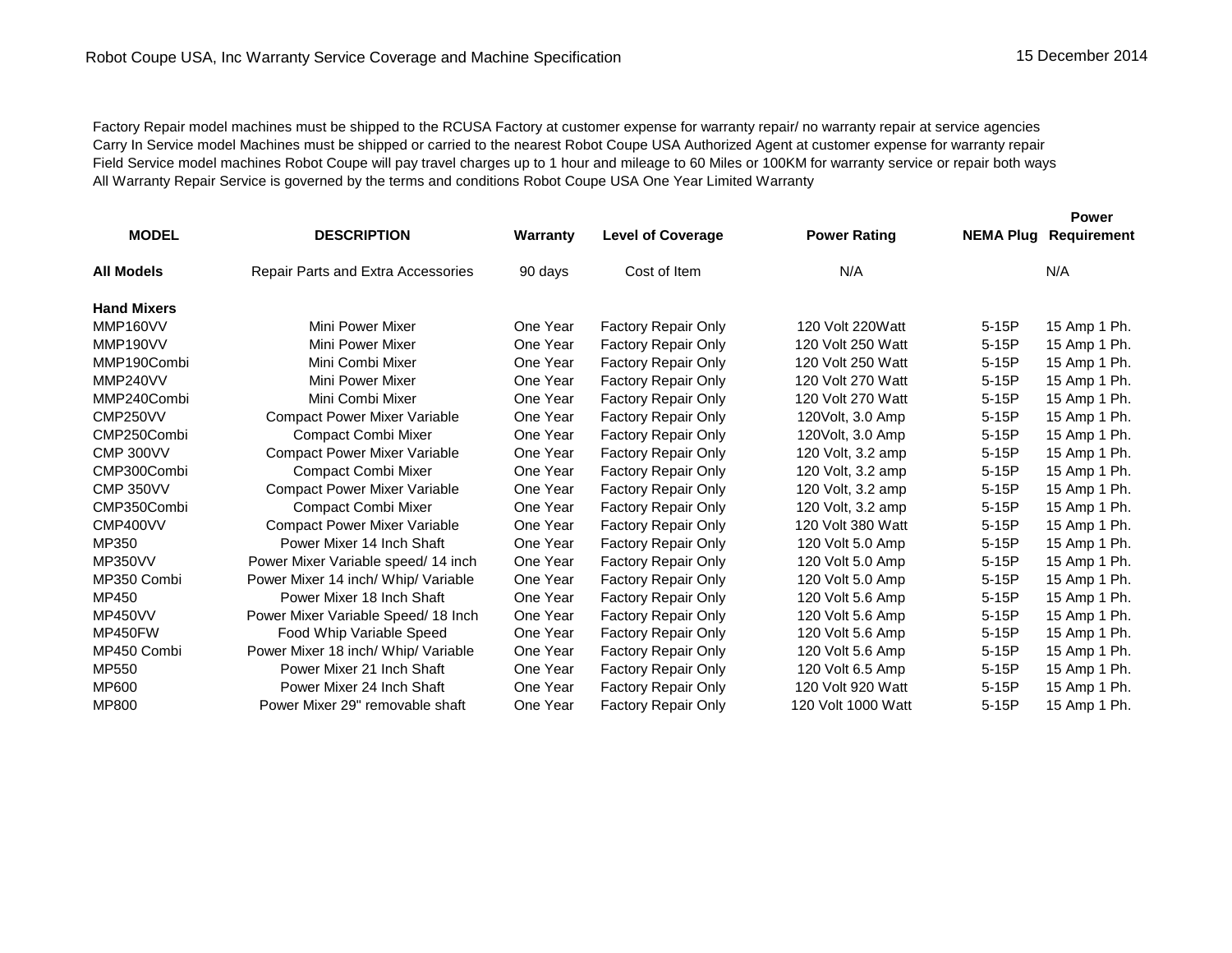| <b>Small Table Top</b> |                                     |          |                          |                           |                  | <b>Power</b>       |
|------------------------|-------------------------------------|----------|--------------------------|---------------------------|------------------|--------------------|
| <b>Models</b>          | <b>DESCRIPTION</b>                  | Warranty | <b>Level of Coverage</b> | <b>Power Rating</b>       | <b>NEMA Plug</b> | <b>Requirement</b> |
| Blixer <sub>2</sub>    | Bowl Blixer 3450 RPM                | One Year | Carry In Service         | 120V 10 Amp, 1 Phase      | 5-15P            | 15 Amp 1 Ph.       |
| Blixer <sub>3</sub>    | Bowl Blixer 3450 RPM                | One Year | Carry In Service         | 120V 10.5 Amp, 1 Phase    | 5-15P            | 15 Amp 1 Ph.       |
| Blixer 4               | Bowl Blixer 3450 RPM                | One Year | Carry In Service         | 120 Volt 11 Amp           | $5-15P$          | 15 Amp 1 Ph.       |
| <b>Blixer 4V</b>       | Blixer bowl cutter 400-3450RPM      | One Year | Carry In Service         | 120 Volt, 12 Amp          | 5-15P            | 15 Amp 1 Ph.       |
| J80 Ultra              | Juice extractor 3600 RPM            | One Year | Carry in Service         | 120V 10 Amp, 1 Phase      | 15-50P           | 15 Amp 1 Ph.       |
| J100 Ultra             | Juice extractor 3600 RPM            | One Year | Carry in Service         | 120V 10 Amp, 1 Phase      | 15-50P           | 15 Amp 1 Ph.       |
| C80                    | <b>Pulp Extractor Sieve</b>         | One Year | Carry In Service         | 120 V, 12 Amp 1 Phase     | 5-15P            | 15 Amp 1 Ph.       |
| R100/Plus/R101         | Light duty bowl /slice 1725 RPM     | One Year | Carry in Service         | 115V, 7 amp               | 5-15P            | 15 Amp 1 Ph.       |
| R100B                  | Light duty bowl only 1725 RPM       | One Year | Carry in Service         | 115V, 7 amp               | 5-15P            | 15 Amp 1 Ph.       |
| R2N,B,C.               | Bowl / Continous feed 1725RPM       | One Year | Carry in Service         | 115V, 7 Amp               | 5-15P            | 15 Amp 1 Ph.       |
| R2Ultra, R2UB          | Stainless Bowl/Cont Feed, 1725RPM   | One Year | Carry in Service         | 115V, 7 Amp               | 5-15P            | 15 Amp 1 Ph.       |
| R2 Dice, Ultra         | Bowl/ Continous feed/ Dice 1725 RPM | One Year | Carry in Service         | 120 Volt 13 Amp           | 5-15P            | 15 Amp 1 Ph.       |
| R300/R301/B/C          | Bowl / Continous Feed, 1725 RPM     | One Year | Carry in Service         | 120 V, 9 Amp              | 5-15P            | 15 Amp 1 Ph.       |
| R301Ultra/UB           | Stainless Bowl/Cont Feed, 1725RPM   | One Year | Carry in Service         | 120 V, 9 Amp              | 5-15P            | 15 Amp 1 Ph.       |
| R301/R301U Dice        | Bowl/ Continous feed/ Dice 1725 RPM | One Year | Carry in Service         | 120 Volt 13 Amp           | 5-15P            | 15 Amp 1 Ph.       |
| R401/B/C               | Stainless Bowl/Cont Feed, 1725RPM   | One Year | Carry in Service         | 120 Volt 9 Amp            | 5-15P            | 15 Amp 1 Ph.       |
| R402 Series A          | Stainless Bowl/ Cont Feed 500/1600  | One Year | Carry in Service         | 120 Volt, 12 Amp          | 5-15P            | 15 Amp 1 Ph.       |
| R402V/B/C              | Bowl/Feed Variable 400-3600RPM      | One Year | Carry in Service         | 120 Volt, 12 Amp          | 5-15P            | 15 Amp 1 Ph.       |
| CL40 Series A          | SS Continous Feed Only, 425 RPM     | One Year | Carry in Service         | 120 Volt 8 Amp            | 5-15P            | 15 Amp 1 Ph.       |
| <b>Large Table Top</b> |                                     |          |                          |                           |                  | <b>Power</b>       |
| <b>Models</b>          | <b>DESCRIPTION</b>                  | Warranty | <b>Level of Coverage</b> | <b>Power Rating</b>       | <b>NEMA Plug</b> | <b>Requirement</b> |
| Blixer 5               | Bowl Blixer, 1725/3450RPM           | One Year | <b>Field Service</b>     | 208-230V 7 Amp 3 Ph.      | L15-20P          | 20 Amp 3 Ph.       |
| Blixer 5V              | Bowl Blixer 400thru 3450RPM         | One Year | <b>Field Service</b>     | 120V 12 Amp, 1 Phase      | $5-15P$          | 15 Amp 1 Ph.       |
| Blixer <sub>6</sub>    | Bowl Blixer, 1725/3450RPM           | One Year | <b>Field Service</b>     | 208-230V 7 Amp, 3 Ph.     | L15-20P          | 20 Amp 3 Ph.       |
| Blixer 6V              | Bowl Blixer 400 thru 3450RPM        | One Year | <b>Field Service</b>     | 120V 12 Amp, 1 Phase      | 5-15P            | 15 Amp 1 Ph.       |
| CL50 Series E          | Continous Feed Only, 425 RPM        | One Year | <b>Field Service</b>     | 120V. 12 Amp              | $5-15P$          | 15 Amp 1 Ph.       |
| CL51 Series E          | Continous Feed Only, 425 RPM        | One Year | <b>Field Service</b>     | 120V. 12 Amp              | $5-15P$          | 15 Amp 1 Ph.       |
| CL52 Series D          | Continous Feed Only, 425 RPM        | One Year | <b>Field Service</b>     | 120V. 12 Amp              | $5-15P$          | 15 Amp 1 Ph.       |
| R502N, B, C            | Bowl/ Continous Feed, 850/1725rpm   | One Year | <b>Field Service</b>     | 208/240 V, 2.8 Amp. 3 Ph. | L15-20P          | 20 Amp 3 Ph.       |
| R502Y                  | Bowl Cutter Only, 1725 rpm          | One Year | <b>Field Service</b>     | 120V, 12.0 Amp            | $5-15P$          | 15 Amp 1 Ph.       |
| R602N, B, C            | Bowl/ Continous Feed, 850/1725rpm   | One Year | <b>Field Service</b>     | 208/240 V, 2.8 Amp. 3 Ph. | L15-20P          | 20 Amp 3 Ph.       |
| R602V N,B,C            | Bowl/Feed Variable 400-3600RPM      | One Year | <b>Field Service</b>     | 120V, 12Amp               | $5-15P$          | 15 Amp 1 Ph.       |
| R602X                  | Continous Feed Only, 863 RPM        | One Year | <b>Field Service</b>     | 120V, 12 Amp              | $5-15P$          | 15 Amp 1 Ph.       |
| R602Y                  | Bowl Cutter Only, 1725 rpm          | One Year | <b>Field Service</b>     | 120 V, 12 Amp             | 5-15P            | 15 Amp 1 Ph.       |